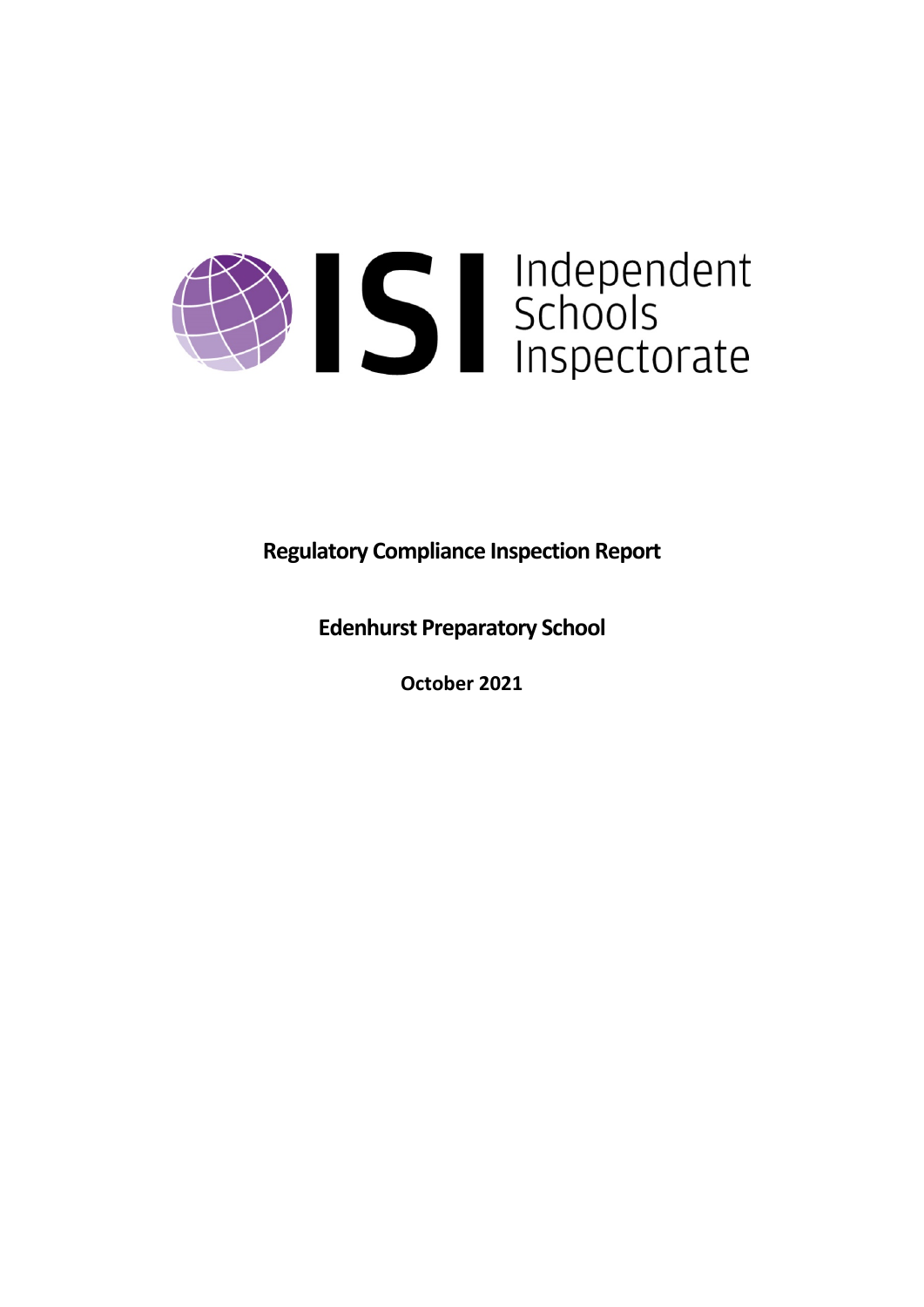# **Contents**

|    | <b>School's Details</b>                                                       | 3                       |
|----|-------------------------------------------------------------------------------|-------------------------|
| 1. | <b>Background Information</b>                                                 | 4                       |
|    | <b>About the school</b>                                                       | 4                       |
|    | What the school seeks to do                                                   | 4                       |
|    | About the pupils                                                              | 4                       |
| 2. | <b>Regulatory Compliance Inspection</b>                                       | 5                       |
|    | <b>Preface</b>                                                                | 5                       |
|    | <b>Key findings</b>                                                           | 6                       |
|    | PART 1 - Quality of education provided                                        | 6                       |
|    | PART 2 - Spiritual, moral, social and cultural development of pupils          | 6                       |
|    | PART 3 - Welfare, health and safety of pupils                                 | 6                       |
|    | PART 4 – Suitability of staff, supply staff, and proprietors                  | 6                       |
|    | PART 5 - Premises of and accommodation at schools                             | 6                       |
|    | <b>PART 6 - Provision of information</b>                                      | $\overline{\mathbf{z}}$ |
|    | PART 7 - Manner in which complaints are handled                               | $\overline{\mathbf{z}}$ |
|    | PART 8 - Quality of leadership in and management of schools                   | 7                       |
|    | The quality and standards of the Early Years Foundation Stage                 | 8                       |
|    | Overall effectiveness: the quality and standards of the early years provision | 8                       |
|    | Quality of education<br>Behaviour and attitudes                               | 8<br>9                  |
|    | Personal development                                                          | 9                       |
|    | Leadership and management                                                     | 10                      |
|    | Compliance with statutory requirements                                        | 11                      |
|    | Recommendation for further improvement                                        | 11                      |
| 3. | <b>Inspection Evidence</b>                                                    | 12                      |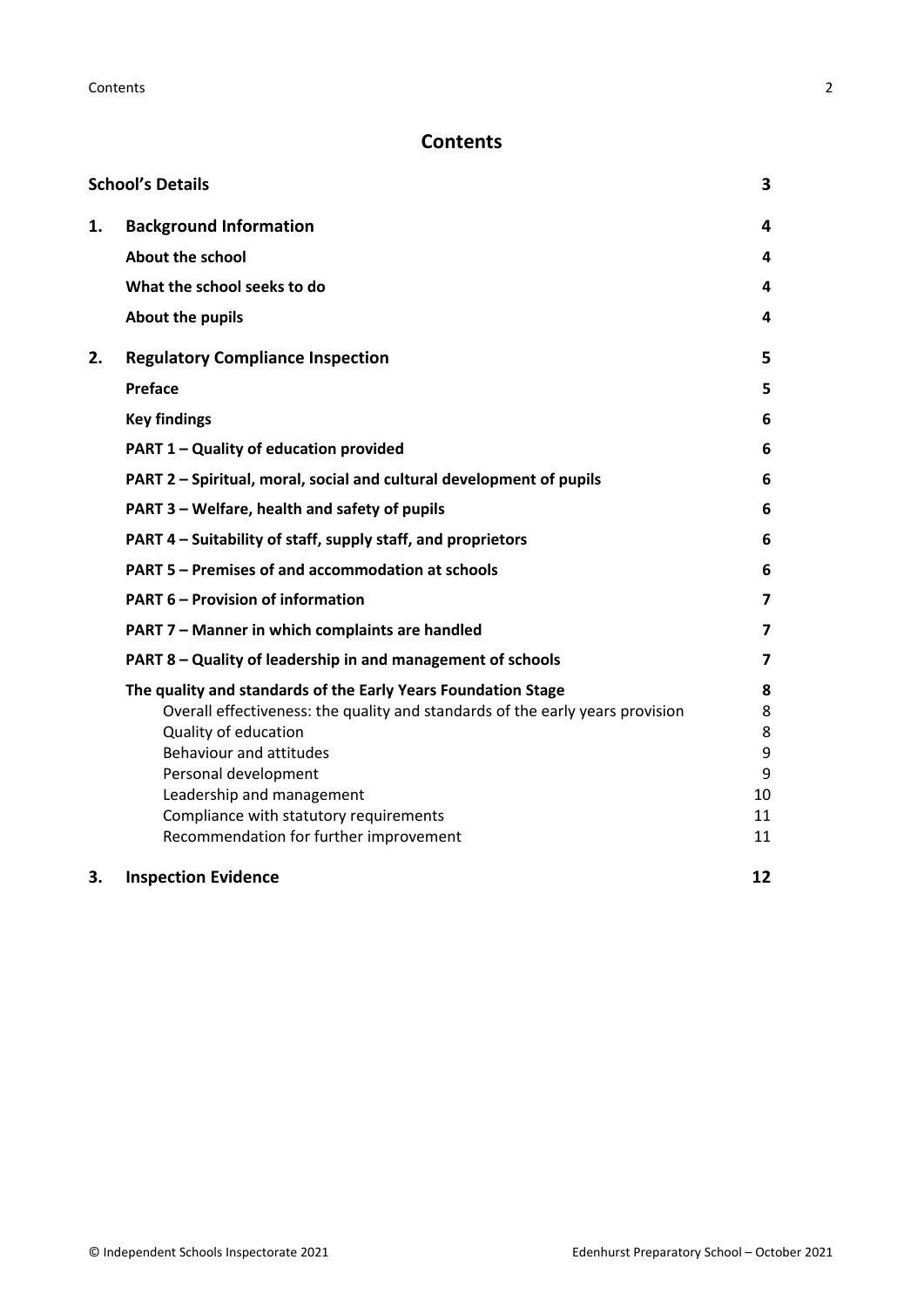| <b>School</b>                          | <b>Edenhurst Preparatory School</b>                                                                     |  |  |
|----------------------------------------|---------------------------------------------------------------------------------------------------------|--|--|
| <b>DfE</b> number                      | 860/6018                                                                                                |  |  |
| <b>Early Years registration number</b> | EY312370                                                                                                |  |  |
| <b>Address</b>                         | <b>Edenhurst Preparatory School</b><br><b>Westlands Avenue</b><br>Newcastle<br>Staffordshire<br>ST5 2PU |  |  |
| <b>Telephone number</b>                | 01782 619348                                                                                            |  |  |
| <b>Email address</b>                   | office@edenhurst.co.uk                                                                                  |  |  |
| <b>Headmaster</b>                      | Mr Michael Hibbert                                                                                      |  |  |
| Proprietor                             | <b>Bellevue Education International Limited</b>                                                         |  |  |
| Age range                              | 0 to 11                                                                                                 |  |  |
| Number of pupils on roll               | 207                                                                                                     |  |  |
|                                        | <b>EYFS</b><br>111<br>96<br>Prep                                                                        |  |  |
| <b>Inspection dates</b>                | 13 to 15 October 2021                                                                                   |  |  |

# <span id="page-2-0"></span>**School's Details**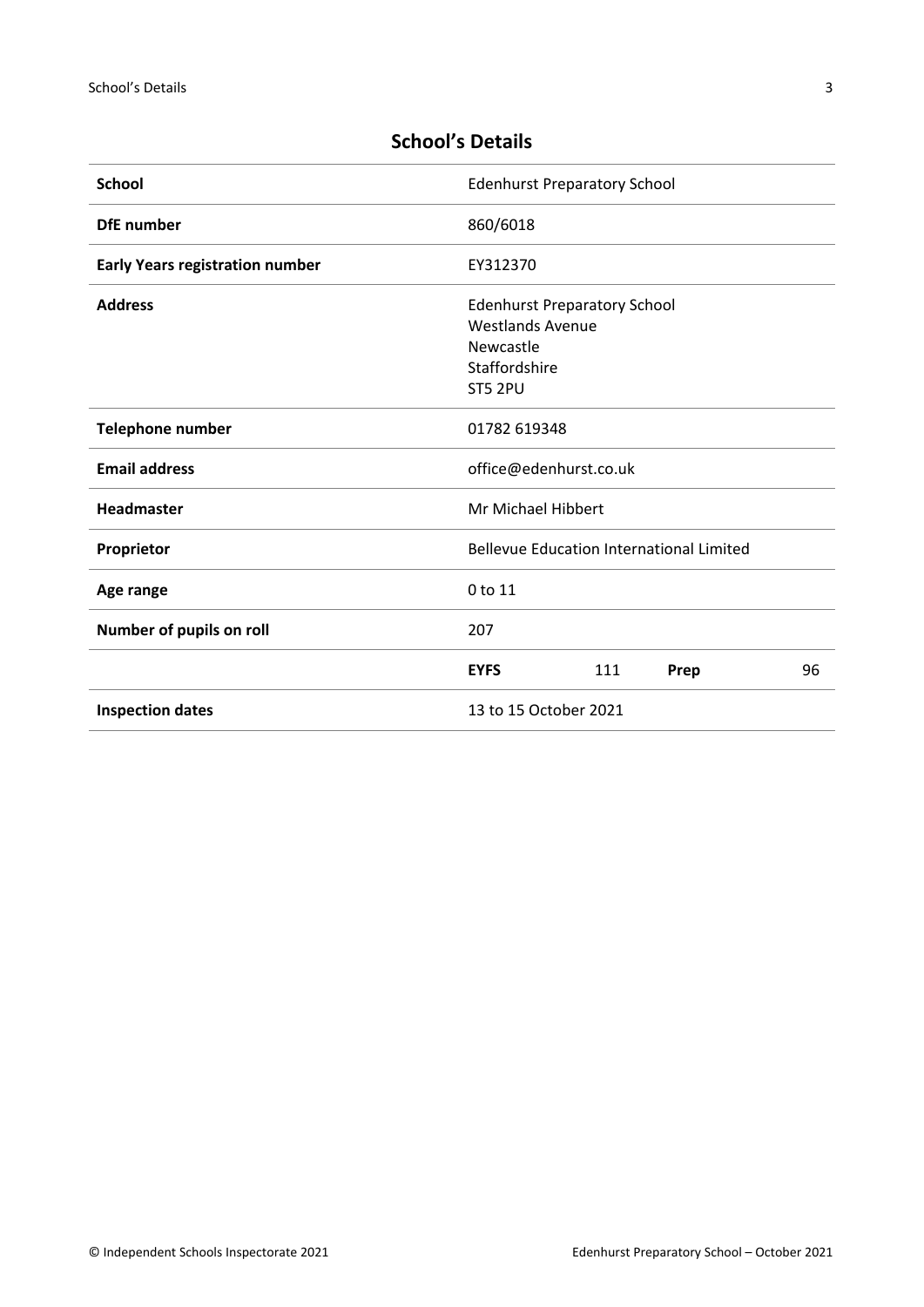## <span id="page-3-0"></span>**1. Background Information**

#### <span id="page-3-1"></span>**About the school**

- 1.1 Edenhurst Preparatory School is an independent co-educational day school consisting of the nursery for children aged from three months to four years of age, which includes the registered Early Years Foundation Stage (EYFS) setting; pre-prep which consists of Reception and Years 1 and 2; and prep for pupils in Years 3 to 6.
- 1.2 Founded in 1961, the school has been owned and governed by Bellevue Education International Limited since 2011. Since the previous inspection the school has appointed a new headmaster.
- 1.3 During the period March to June 2020, the whole school remained open only for children of key workers. During this period of closure the school provided remote learning materials for all pupils.
- 1.4 In the interests of infection control during the COVID-19 (coronavirus) pandemic, inspection evidence was gathered partly remotely and partly on-site to reduce contact within the school setting.
- 1.5 In line with the direction given by the Department for Education (DfE) at the time, no evaluation has been made of the nature or effectiveness of any provision made during the period March to August 2020, including its impact on pupils' learning, achievement or personal development. Any concerns relating to pupils' welfare during this period which directly relate to measures implemented by the school have been considered.
- 1.6 During the lockdown period of January to March 2021, all pupils other than the children of key workers or vulnerable pupils received remote learning provision at home.
- 1.7 Since 2020, EYFS profiles have not been externally moderated.

### <span id="page-3-2"></span>**What the school seeks to do**

1.8 The school aims to provide a caring family environment in which pupils can be nurtured to achieve their potential by staff who know them well and strive to inspire learning with enthusiasm. The objective is that, at each stage, pupils will be supported in their personal needs and encouraged to develop positive attitudes to their learning, suitable skills, and self-confidence for the next phase of their lives.

### <span id="page-3-3"></span>**About the pupils**

1.9 Pupils come from professional and business backgrounds, mostly from families living within a 15-mile radius of the school. Data provided by the school indicate the ability of pupils is above average compared to those taking the same tests nationally. The school has identified 17 pupils as having special educational needs and/or disabilities (SEND), which include dyslexia and dyscalculia, 10 of whom receive additional specialist help. One pupil in the school has an education, health and care (EHC) plan. English is an additional language (EAL) for 9 pupils, for whom extra English support is offered as required. Data used by the school have identified 15 pupils as being more able in the school's population, and the curriculum is modified for them and for other pupils because of their special talents in music, drama or sport.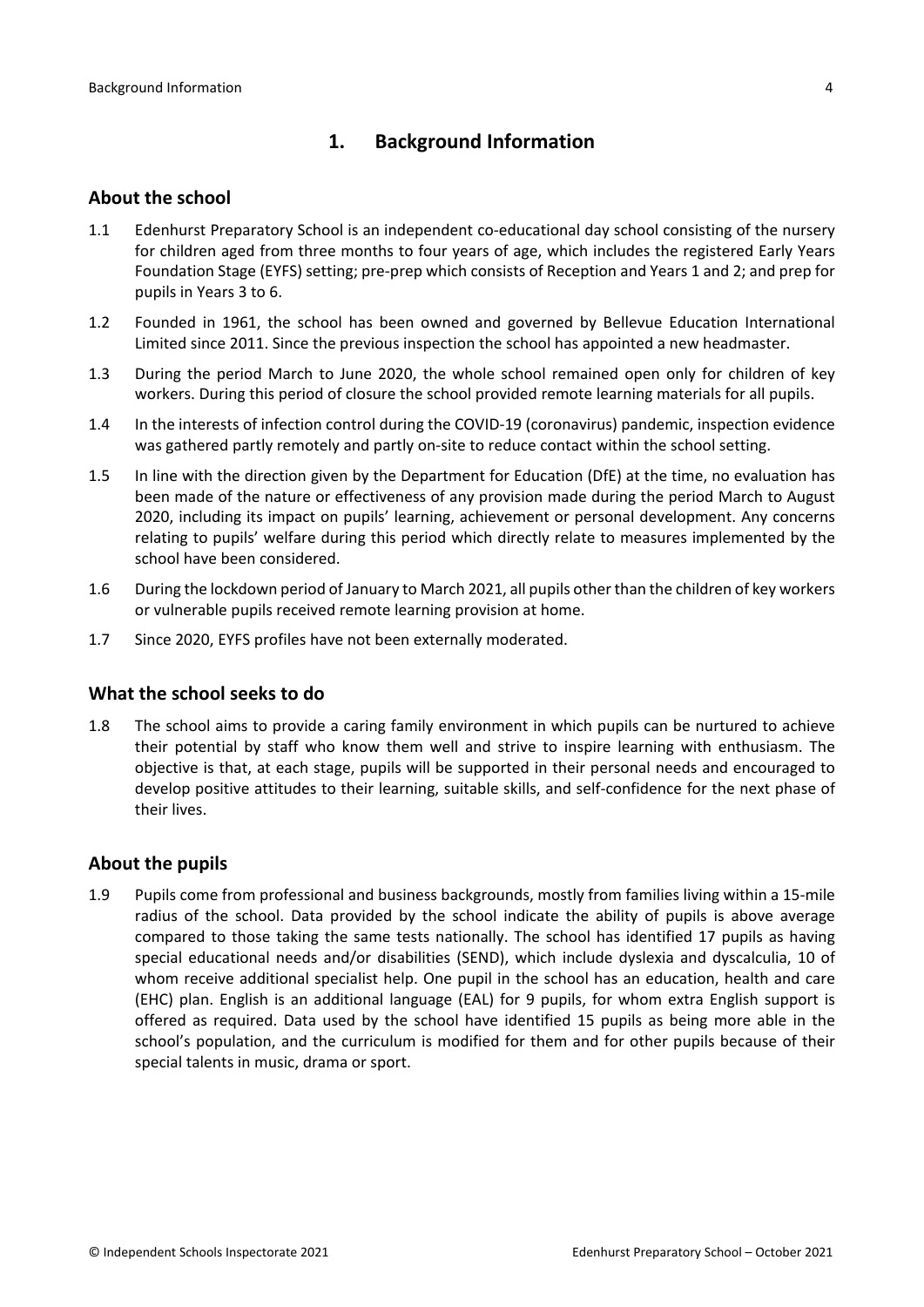## <span id="page-4-0"></span>**2. Regulatory Compliance Inspection**

### <span id="page-4-1"></span>**Preface**

The Independent Schools Inspectorate (ISI) is approved by the Secretary of State to inspect schools which are, or whose heads are, in membership of the associations which form the Independent Schools Council (ISC) and report on the extent to which they meet the Independent School Standards ('the standards') in the Schedule to the Education (Independent School Standards) Regulations 2014. Inspections of schools with early years settings not requiring registration also report whether the school complies with key provisions of the Early Years Foundation Stage statutory framework, and for registered settings the full range of the Early Years Foundation Stage provisions is considered. Additionally, inspections report on the school's accessibility plan under Schedule 10 of the Equality Act 2010 and the ban on corporal punishment under section 548 of the Education Act 1996. Inspections also comment on the progress made to meet any compliance action points set out in the school's most recent statutory inspection.

ISI inspections are also carried out under the arrangements of the ISC Associations for the maintenance and improvement of the quality of their membership.

**This is a COMPLIANCE ONLY inspection and as such reports only on the school's compliance with the standards.** The standards represent minimum requirements and judgements are given either as **met** or as **not met**. All schools are required to meet all the standards applicable to them. Where the minimum requirements are not met, this is clearly indicated and the school is required to take the actions specified.

Inspections do not include matters that are outside of the regulatory framework described above, such as: an exhaustive health and safety audit; compliance with data protection requirements; an in-depth examination of the structural condition of the school, its services or other physical features; contractual arrangements with parents; an investigation of the financial viability of the school or its accounting procedures.

Inspectors may be aware of individual safeguarding concerns, allegations and complaints as part of the inspection process. Such matters will not usually be referred to specifically in published reports in this document but will have been considered by the team in reaching its judgements.

Links to the standards and requirements can be found here: The Education [\(Independent](http://www.legislation.gov.uk/uksi/2014/3283/contents/made) School Standards) [Regulations](http://www.legislation.gov.uk/uksi/2014/3283/contents/made) 2014, Early Years Foundation Stage Statutory [Framework.](https://www.gov.uk/government/publications/early-years-foundation-stage-framework--2)

**COVID-19: Inspection judgements do not cover the period March to August 2020 inclusive.**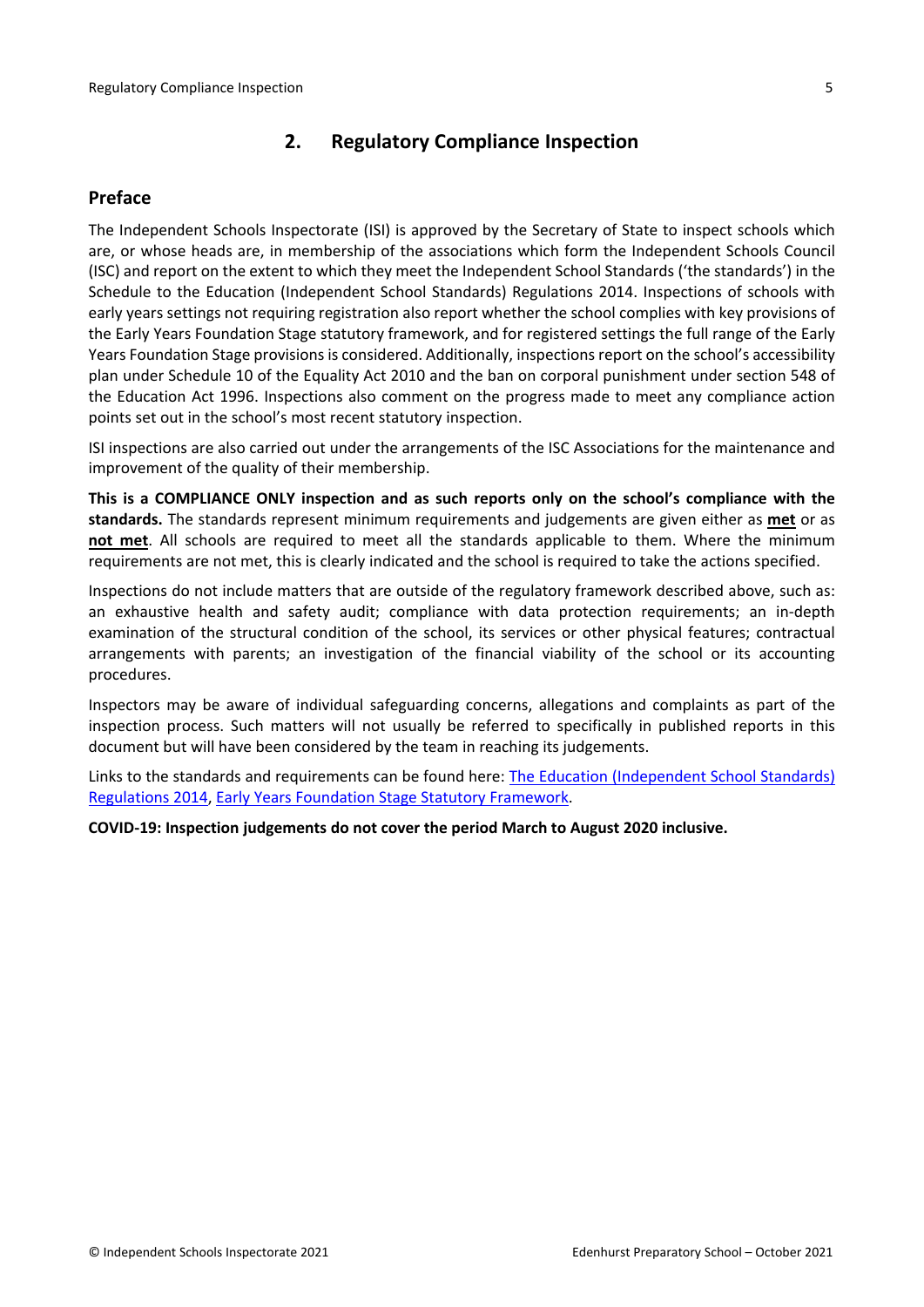## <span id="page-5-0"></span>**Key findings**

**2.1 The school meets the standards in the schedule to the Education (Independent School Standards) Regulations 2014, the requirements of the statutory framework for the Early Years Foundation Stage, and associated requirements and no further action is required as a result of this inspection.**

## <span id="page-5-1"></span>**PART 1 – Quality of education provided**

- 2.2 The school's own framework for assessment confirms that teaching enables pupils to make good progress in the context of Part 1 paragraph 3(a).
- 2.3 The curriculum is documented, supported by appropriate plans and schemes of work for the pupils and covers the required breadth of material. The teaching enables pupils to make good progress, encompasses effective behaviour management and is supported by suitable resources. A suitable framework for the assessment of pupils' performance is in place.
- 2.4 Pupils receive relationships education and the school has consulted parents and published a written statement of its policy which has regard to the relevant statutory guidance.
- **2.5 The standards relating to the quality of education [paragraphs 1–4] are met.**

## <span id="page-5-2"></span>**PART 2 – Spiritual, moral, social and cultural development of pupils**

- 2.6 Principles and values are actively promoted which facilitate the personal development of pupils as responsible, tolerant, law-abiding citizens.
- **2.7 The standard relating to spiritual, moral, social and cultural development [paragraph 5] is met.**

### <span id="page-5-3"></span>**PART 3 – Welfare, health and safety of pupils**

- 2.8 Arrangements are made to safeguard and promote the welfare of pupils by means that pay due regard to current statutory guidance; good behaviour is promoted; bullying is prevented so far as reasonably practicable; health and safety requirements are met, including those relating to fire safety; provision is made for first aid. Pupils are properly supervised; admission and attendance registers are maintained, as required, and there is a strategic approach to risk assessment. A disability access plan is in place.
- **2.9 The standardsrelating to welfare, health and safety [paragraphs 6–16], the requirement of Schedule 10 of the Equality Act 2010, and the ban on corporal punishment undersection 548 of the Education Act 1996 are met.**

### <span id="page-5-4"></span>**PART 4 – Suitability of staff, supply staff, and proprietors**

- 2.10 The school makes appropriate checks to ensure the suitability of staff, supply staff and proprietors, and a register is kept as required.
- **2.11 The standards relating to the suitability of those in contact with pupils at the school [paragraphs 17–21] are met.**

### <span id="page-5-5"></span>**PART 5 – Premises of and accommodation at schools**

2.12 Suitable toilet and changing facilities, and showering facilities where required by the standard, and appropriate accommodation for pupils' medical and therapy needs are provided. The premises are maintained to a standard commensurate with health and safety; acoustics and lighting are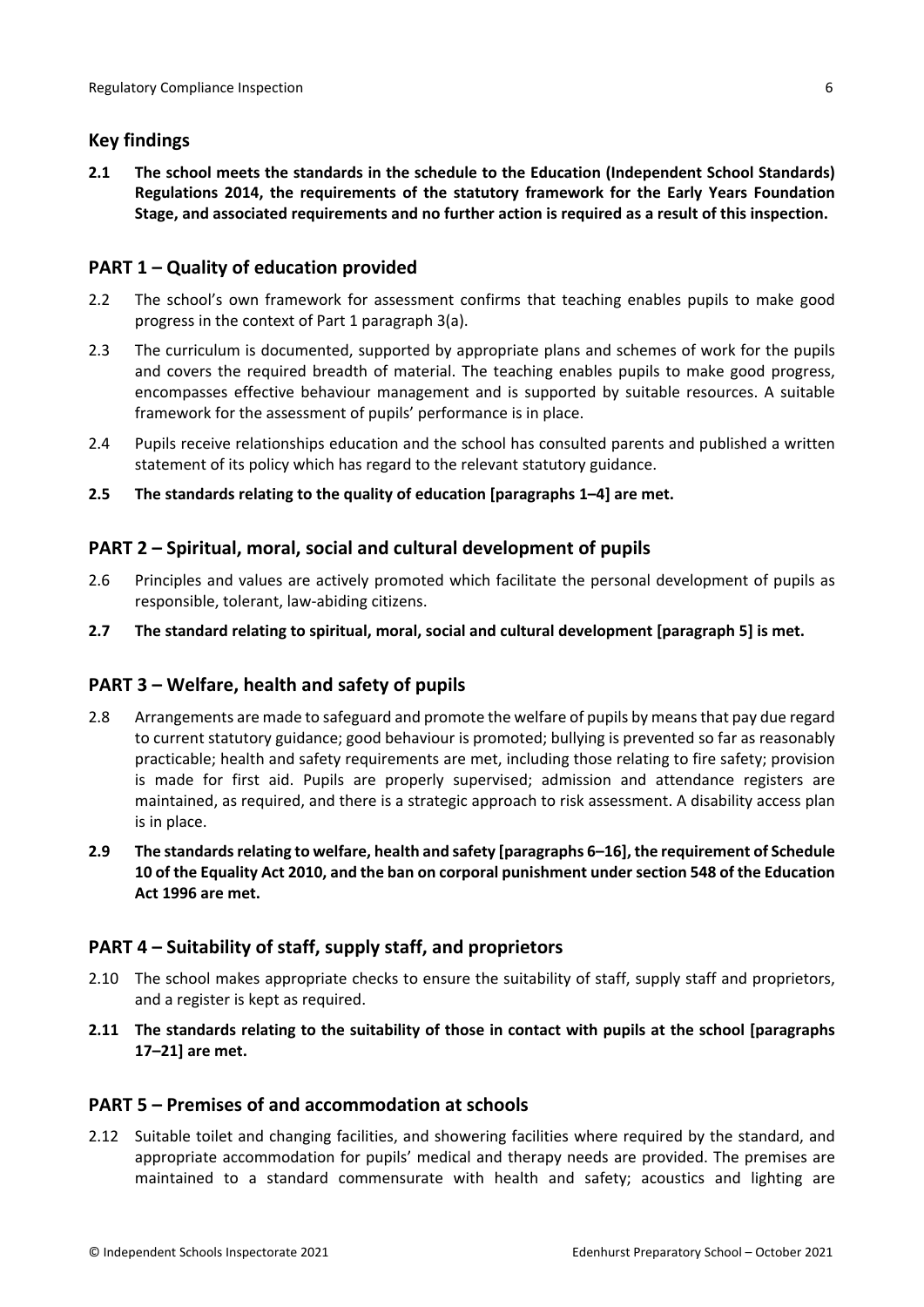appropriate; water provision is adequate. Suitable outdoor space is provided for physical education and outdoor play.

#### **2.13 The standards relating to the premises and accommodation [paragraphs 22–31] are met.**

### <span id="page-6-0"></span>**PART 6 – Provision of information**

- 2.14 A range of information is published, provided or made available to parents, inspectors and the Department for Education. This includes details about the proprietor, the ethos of the school and the curriculum, and of the school's arrangementsfor admission, behaviour and exclusions, bullying, health and safety, first aid, details of the complaints procedure, and the number of complaints registered under the formal procedure during the preceding school year, and the provision for any with education, health and care plans or English as an additional language. It also includes particulars of the school's academic performance during the preceding school year, inspection reports and (for parents only) a report at least annually of their own child's progress. The safeguarding policy is posted on the school's website.
- **2.15 The standard relating to the provision of information [paragraph 32] is met.**

#### <span id="page-6-1"></span>**PART 7 – Manner in which complaints are handled**

- 2.16 Parental complaints, if any, are handled effectively through a three-stage process, (informal, formal and a hearing before a panel of three, one of whom isindependent of the school). Each stage has clear time scales, and at the third stage the panel can make findings and recommendations which are communicated to the complainant. Records are kept appropriately, including of any action taken, whether or not a complaint is successful.
- **2.17 The standard relating to the handling of complaints [paragraph 33] is met.**

#### <span id="page-6-2"></span>**PART 8 – Quality of leadership in and management of schools**

- 2.18 The proprietor ensures that the leadership and management demonstrate good skills and knowledge, and fulfil their responsibilities effectively, so that the other standards are consistently met, and they actively promote the well-being of the pupils.
- **2.19 The standard relating to leadership and management of the school [paragraph 34] is met.**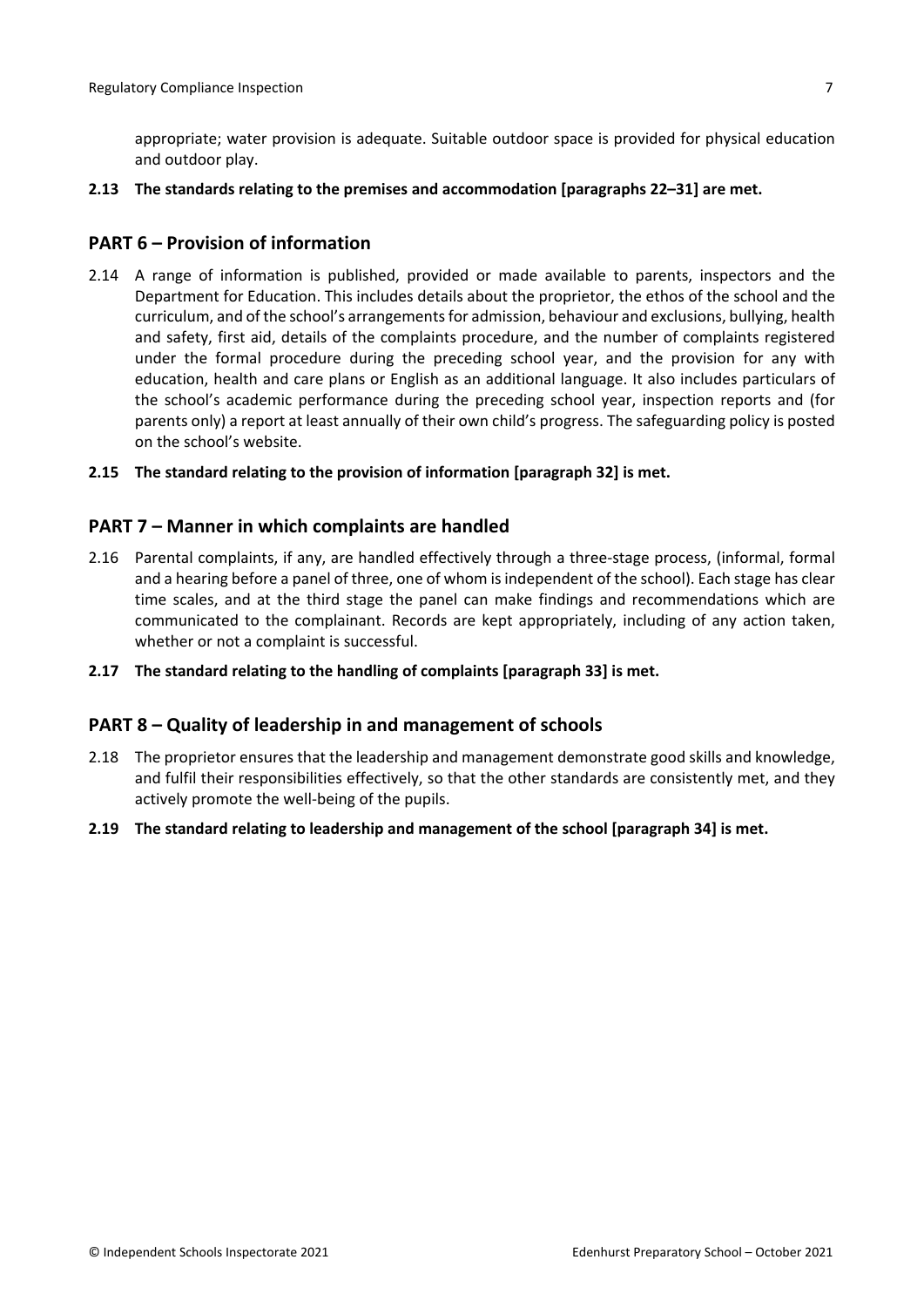#### <span id="page-7-0"></span>**The quality and standards of the Early Years Foundation Stage**

#### <span id="page-7-1"></span>**Overall effectiveness: the quality and standards of the early years provision**

- 2.20 The overall effectiveness of the early years provision is outstanding.
- 2.21 Leaders and practitioners meticulously plan to ensure the curriculum meets the needs and developmental stages of the children in the setting, including those with SEND. Practitioners are highly skilled at delivering activities and ensuring children of all needs and developmental stages engage, interact, learn and make excellent progress relative to their starting points.
- 2.22 Children are extremely well prepared for the next stage of their education. Transitions are managed carefully to ensure children move seamlessly from one room to the next. Thorough procedures are in place to pass information on and offer parents the chance to meet new staff.
- 2.23 All children are extremely happy and feel safe and secure. Dedicated staff form warm and caring relationships with all children in the room and new children settle rapidly as a result. Children move confidently between staff and the level of care is consistently high.
- 2.24 Requirements for children's safeguarding and welfare have been fully met. Staff are keenly aware of their responsibilities to protect children and keep them safe. Leaders ensure staff follow the robust procedures in place to always ensure the safety of children in their care. Staff and leaders communicate most effectively to confirm that any changes to children's routines are clearly understood and secure. Risk assessments are completed daily for indoor rooms and outside areas and staff are diligent when opening doors near children.
- 2.25 Leaders and practitioners evaluate practice in the setting regularly to ensure they continue to develop the children's education and seek improvement. They respond positively to implement statutory changes effectively when required. Staff are fully committed to giving children the best start in their learning.
- 2.26 The recommendation from the previous inspection has been met.

#### <span id="page-7-2"></span>**Quality of education**

- 2.27 The quality of education is outstanding.
- 2.28 Leaders ensure that the setting's curriculum intentions are highly ambitious and challenging for the children in its care and these are fully embedded across the provision. Practitioners are highly successful in planning and providing activities based around children's needs and interests, including those children with SEND, whilst ensuring that planning builds progressively and securely on what children know and can do.
- 2.29 All staff have high expectations of what each child can achieve and a strong understanding of what skills they are developing for their future learning. Staff carefully listen to and question children to support and extend their learning, and through high-quality interactions consistently fulfil the curriculum intentions.
- 2.30 Practitioners understand the importance of meaningful and quality assessments and use these most effectively to identify and provide challenging and engaging activities to enable children to make excellent progress. Assessment procedures are appropriately reviewed to ensure they are relevant and meet the needs of the curriculum.
- 2.31 The curriculum is highly effective in developing what the children know, can remember and do. Children show deep levels of engagement and concentration in activities and in their play, and show curiosity when staff initiate activities.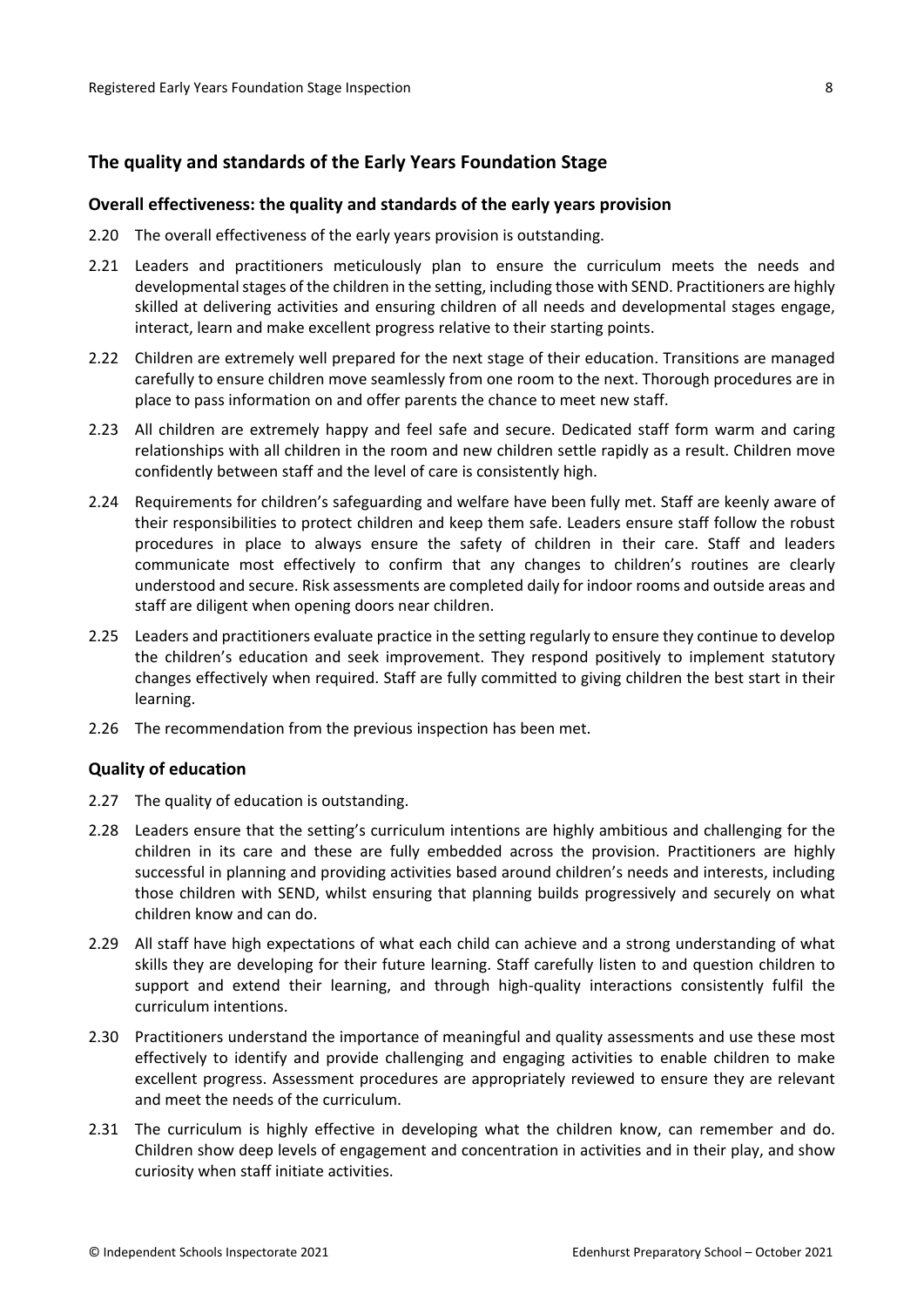2.32 Staff expertly provide interactions that develop children's confidence and prompts them to communicate extremely well. Children consistently hear and repeat words and phrases modelled to them and successfully increase their vocabulary. The setting provides rich learning opportunities to develop early literacy skills and children demonstrate a real love of stories. They listen most attentively to stories, nursery rhymes and songs promoted by enthusiastic and highly skilled staff who enable the children to secure substantial foundations for future learning.

#### <span id="page-8-0"></span>**Behaviour and attitudes**

- 2.33 Behaviour and attitudes are outstanding.
- 2.34 Leaders and practitioners have extremely high expectations of children's behaviour. Staff promote and model manners and respect for each other at every opportunity which encourages young children to behave well. Children are extremely well supported in managing their own feelings and behaviour by staff who consistently praise and encourage them. From a very young age children can share with others and demonstrate high levels of self-control. They are calm and attentive when listening to staff and each other and respond articulately with words or effective gestures when spoken to.
- 2.35 Children show great eagerness to join in activities, play by themselves or try something new. Young children were seen using their hands with great success when playing with paint. Children showed high levels of curiosity and focus when exploring sounds they could make on musical instruments. The setting introduces children to the 'learning friends' which are part of a whole school approach to successfully develop perseverance and resilience as children embrace new activities and challenges. Children are highly confident to explore their surroundings. Resources are readily accessible and children move freely around the room to see what they can find whilst developing their independence.
- 2.36 All children are encouraged and supported by staff to think for themselves. Opportunities to make choices are integrated into the routines of the day wherever possible, for example offering children pictures at singing time so they can choose a song and asking younger babies if they want toast for breakfast or water to drink. Older children were seen making successful links in their thinking as they tried to fit vegetables inside different pans and use a plastic bottle to fill a watering can. Staff allow children the time to work things out for themselves and adopt intelligent and highly effective strategies when supporting the children as they achieve successfully what they set out to do.
- 2.37 The setting promotes children's attendance and supports parents by providing a flexible drop-off and following up absences. Staff ensure there is a careful balance of activities and opportunities available to all children allowing them to develop positive attitudes to support their future learning.

#### <span id="page-8-1"></span>**Personal development**

- 2.38 The personal development of children is outstanding.
- 2.39 Leaders, managers and staff collectively deliver high levels of care to the children which supports every child's emotional security. The setting is highly effective in meeting the EYFS statutory requirements for children'ssafeguarding, welfare, learning and development. Policies and procedures are extremely robust and consistently implemented. Children arrive happily at the start of the day and clearly feel safe and secure as they are left. Staff adeptly recognise children's individual needs and promote the development of each child's character through the experiences the setting provides, recognising their uniqueness. For example, staff planned a series of activities based on water when some children had started swimming lessons. Older children in the setting benefit from excursions that broaden their experience and extend their learning.
- 2.40 Staff are highly skilled at extending children's learning and developing language skills by asking timely questions, modelling language and discussing experiences, for example play in the sandpit led to staff asking children if they had been to the beach and what had they seen.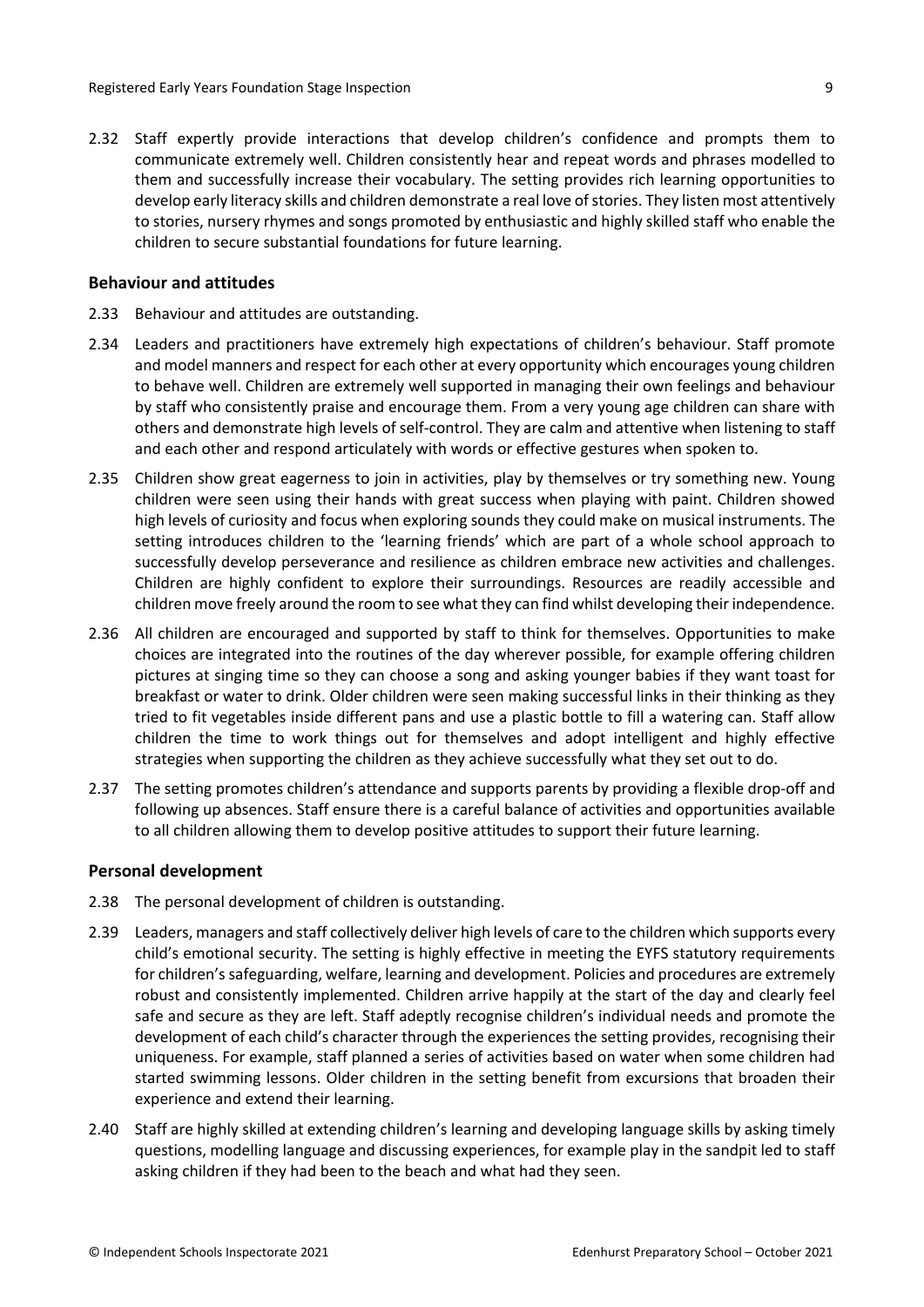- 2.41 There is an extremely effective key person system in place. Children form strong relationships with caring staff who provide them with high-quality support and who enthuse and stimulate their interests. Staff show extremely positive interest in the children, they take time to understand the children's personalities and ensure they cater for their needs. At sleep times several children were observed being comforted by staff and gently rocked or stroked to sleep. Staff send daily diaries home to ensure parents are informed of their child's routines and needs.
- 2.42 Communication between staff within the rooms is excellent and this enables all children to receive consistency in routines and high levels of care at all times. Staff share updates and relevant information and engage in professional dialogue about children's current learning, ensuring that there are continued opportunities for children to develop their interests.
- 2.43 Children are positively encouraged to be independent and staff support children to take appropriate risks as they play, thereby developing their confidence. The recommendation of the previous inspection that the outside classroom should provide opportunities for the youngest children to develop high levels of independence, risk-taking and challenge throughout the day has been met. Children can climb, crawl, explore, make music and use their senses in a safe and well supervised outdoor space. At the same time the setting ensures that children are encouraged to recognise potential risks in different situations such as when playing with technology. Young babies were seen exploring open spaces and crawling into them, and older children in the setting showed determination in sitting on bikes with a little help.
- 2.44 Staff are extremely attentive and empathetic to children's needs and embrace opportunities to develop their emotional literacy by giving them language for their feelings. Staff are excellent role models for the children and model how to make healthy choices in relation to food, rest, screen time and physical exercise. Excellent hygiene practices are promoted and staff support children to wash their hands before they eat and help them find tissues for runny noses.
- 2.45 From a very young age children are encouraged to show respect for all. The setting celebrates a range of festivals and events throughout the year which helps the children to develop a positive appreciation and understanding of diversity and differing needs within modern Britain.

#### <span id="page-9-0"></span>**Leadership and management**

- 2.46 Leadership and management are outstanding.
- 2.47 Leaders have a clear and highly ambitious vision for the setting and are continually looking at selfimprovement, ensuring they are advancing to meet the needs of the children. This is supported by highly effective governance which ensures senior leaders and managers provide high-quality care and education and excellent resources. Leaders provide extremely high-quality care and education for all children because of shared values, polices and practice.
- 2.48 Leaders promote continual professional development with great success. Leaders provide opportunities for training and allocate appropriate time for staff to complete planning and assessments. This contributes positively towards staff well-being and to the extremely high levels of care and education provided. Staff have recently received up-to-date curriculum training online and training has also been undertaken to support children with SEND. Staff are encouraged to follow their interests to constantly improve their knowledge which impacts positively on their teaching of the curriculum. Room leaders have opportunities to share best practice but these opportunities are not yet fully extended across all staff.
- 2.49 A well established and highly effective supervision programme is in place and staff commented that they feel well supported and have someone they can go to if they have a concern or issue. Regular staff meetings and room meetings offer opportunities for professional discussion and to further learning about effective practice.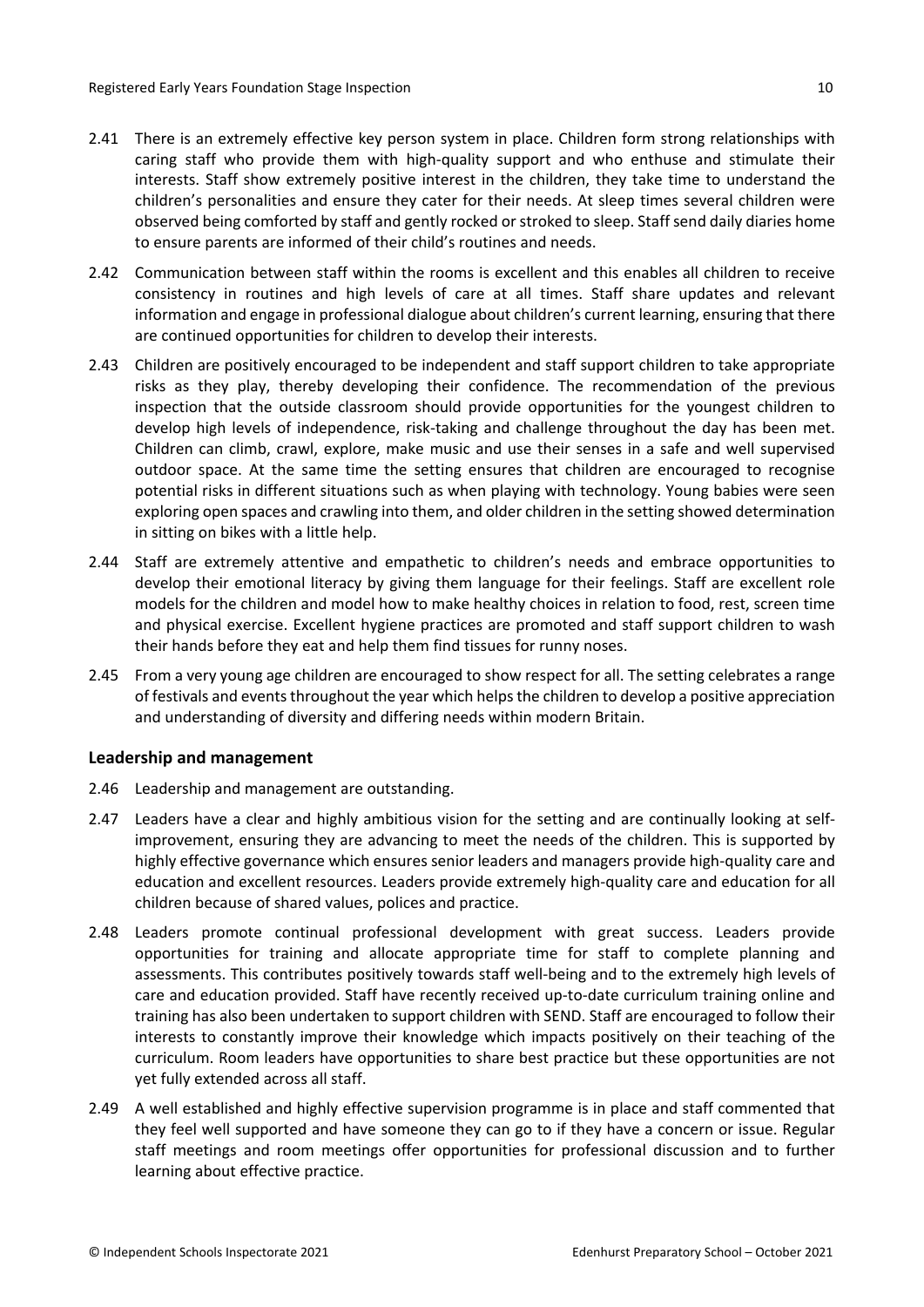- 2.50 Leaders ensure that there is extremely effective communication with parents. In addition to meeting staff daily, parents receive weekly updates about the forthcoming topic and activities and can also follow updates on the school's social media platform. Almost all parents responding to the preinspection questionnaire and in speaking to inspectors were complimentary over the level of care provided for their children and the communication they receive about their children's day and overall learning and development.
- 2.51 Robust procedures are in place to ensure that staff are provided with appropriate training that is up to date and that the setting engages appropriately with external agencies. Leaders are fully aware of all statutory regulations and ensure that they are met.

#### <span id="page-10-0"></span>**Compliance with statutory requirements**

**2.52 The school's registered provision for childcare meets the requirements of the Childcare Act 2006 and no action is required.**

#### <span id="page-10-1"></span>**Recommendation for further improvement**

In the context of the outstanding provision and outcomes, the setting might wish to:

create opportunities that enable all staff to share best practice across rooms and age groups.